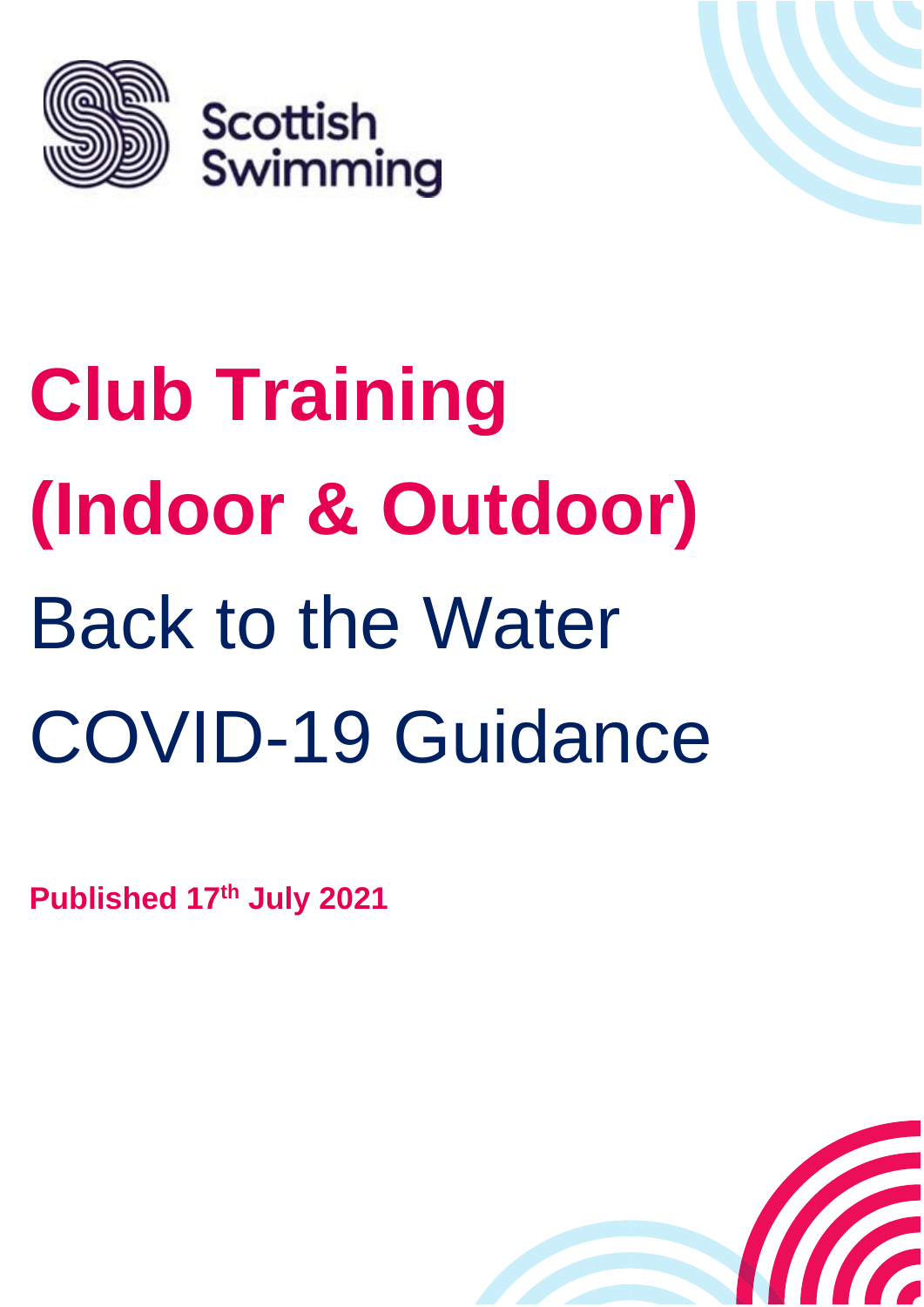

## **Introduction**

As Scotland continues to progress through the Protection Level Framework, moving to level 0 from the 19<sup>th</sup> July and beyond on 9<sup>th</sup> August, COVID-19 guidance relating to club sporting activity is being updated accordingly. This COVID reference guide details the key points for clubs to consider, to ensure the aquatic sports continue to operate as safe as possible. The document includes the necessary information covering indoor and outdoor sporting activity. Communication with your facility provider will be critical to understanding any changes they are implementing now and potentially in the future, including what processes/protocols will need to be in place/amended.

The previous versions of the Scottish Swimming Club Training and Open Water guidance documents will be removed from the Scottish Swimming website in due course as this document provides the sufficient detail to support club sporting activity. This document will continue to be updated as required. The information contained within this document is based on the **sport**scotland Return to Sport guidance document. The full document can be found [HERE](https://sportscotland.org.uk/media/6785/return-to-sport-guidance-1-july-2021.pdf) and supporting information and resources from **sport**scotland for clubs can be found [HERE](https://sportscotland.org.uk/covid-19/latest-sport-and-physical-activity-guidance/)

## **Sport and Physical Activity Restrictions**

Indoor sporting activity allowed in Level 0

- o Under 18 Indoor non-contact sport permitted
- o Over 18 Indoor non-contact sport permitted
- o Under 18 Indoor contact sport permitted
- o Over 18 Indoor contact sport permitted

Contact sport activities in Water Polo and Artistic Swimming can now restart for all ages.

An outdoor sporting 'field of play bubble', including multiple bubbles, can be used for organised training, competition, or participation events up to the limits noted below. Coaches, officials, and other volunteers are not included in Level 0 to Level 2 bubble/participation numbers. Support staff numbers should be limited to those that are required to ensure a safe, well run activity:

- $\circ$  Level 2 Bubbles of up to 50 with a maximum of 500 participants per day
- $\circ$  Level 1 Bubbles of up to 100 with a maximum of 1000 participants per day
- Level  $0$  Bubbles of up to 500 with no participant limit per day

## **COVID-19 Officers**

The COVID-19 Lead officer role will still be required to be in place at all protection levels including Level 0, to support the club as necessary with COVID-19 compliance and protocols.

The default position for COVID-19 Liaison officers in level 0 areas is that they are still required to be in place. If the club is unable to provide sufficient cover of COVID-19 Liaison Officers at sessions, the COVID compliance responsibility should be covered by an individual who is at the session, i.e. Lead Coach/Assistant Coach/poolside helper.

Clubs are reminded that any COVID-19 Liaison Officers who haven't completed training or anyone responsible for COVID compliance at sessions, the **sport**scotland training module for COVID-19 Officers can be found [HERE.](https://rise.articulate.com/share/gnk3qPoxD30r_1rmijUPJipuOksCwGs9#/)

As a requirement for the Test & Protect process, clubs should continue to retain the attendance information for every session for a 21-day period or as defined in the clubs' privacy notice, should the information be required.

#### **Self-declaration and Health survey forms**

Self-declarations are the acceptance of the level of risk posed returning to club activities. If athletes/team staff and volunteers have taken a break from club activities these should be completed again and returned to the club. Health survey forms are still required to be completed for all athletes, team staff and volunteers. If there is a break in activity or an individual has become ill or unable to attend club activities, the form should be completed again and returned to the club.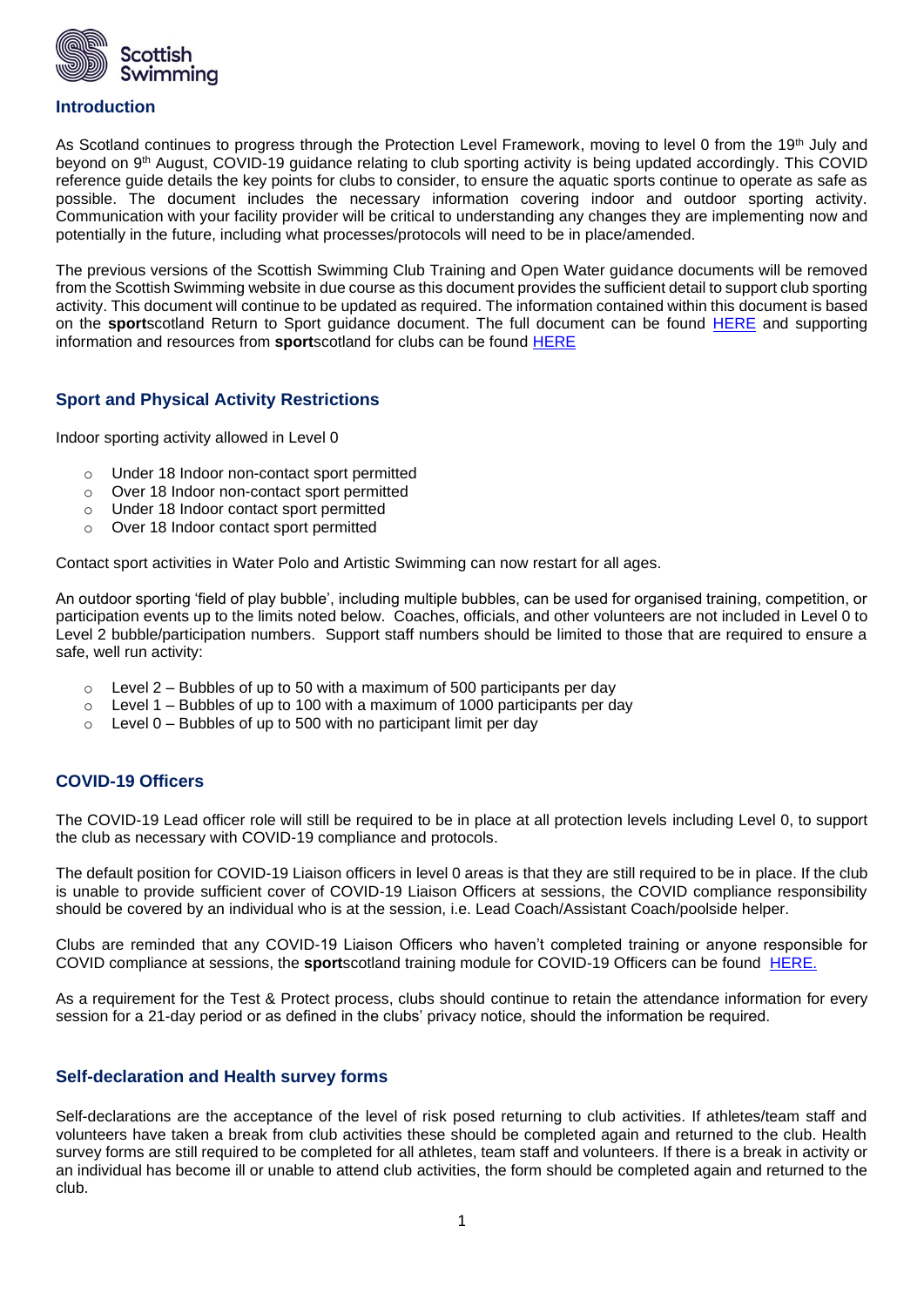

#### **Face coverings**

Face coverings must be worn by all athletes and team staff while indoors. Exemptions on the basis of medical conditions and disabilities are allowed. This should be included in the risk assessment that is in place for the session. Athletes do not have to wear a face covering **during** the sporting activity.

Consideration for the wellbeing of coaches is important and there may be times where coaches are concerned about wearing a face covering for a lengthy period of time within the pool hall environment. Subject to an appropriate risk assessment it may, at times, be reasonable for a coach to remove their face covering whilst on deck.

## **Physical distancing**

From the 19<sup>th</sup> of July the Scottish Government have announced a change to physical distancing. The 2m distancing that has been in place will be reduced to 1m while indoors. Physical distancing must be followed by everyone at all times while indoors, except for athletes during the sporting activity.

Where there is likely to be close proximity or contact between participants involved in a sporting activity, mitigating actions should be considered to minimise risk and keep participants safe. As soon as a participant has completed training, a competition or event, they should leave the field of play/venue

## **Risk Assessments & Pool Operating Procedures**

The pool safety operating procedures may have been updated. Liaise with the facility staff to identify any relevant changes to the NOP/EAPs that affect club activity.

It is important to review and update risk assessments with any necessary changes from the club and facility perspectives. Ensure the club risk assessment is shared and agreed by the facility management and the information is made available as required.

The Scottish Swimming Pool Operators Guidance Document has been updated and can be found [HERE](https://www.scottishswimming.com/media/3311401/scottish-swimming-pool-operators-covid-19-back-to-the-water-guidance-10-nov-2020.pdf)

## **Safe supervision, First aid provision & Process for illness**

**Indoor** - Liaise with the pool operator to confirm there are no changes to the supervision cover for pool based sessions and confirm what the procedures are for first aid provision, in case this is required. Confirm with the pool operator the process for someone falling unwell (COVID or otherwise) during club activity.

**Outdoor** - Liaise with the venue to confirm what safety procedures/provisions are in place (if applicable). Clubs/organisers should ensure access to first aid and relevant emergency equipment is available for the duration of the activity.

In the event of first aid treatment being required it is recognised that a suitably qualified person, coach or supervising adult may require to attend to the injured participant. The COVID Lead Officer should consider processes for managing this as part of their risk assessment. For more information on First Aid and COVID: [HSE: First Aid during the coronavirus](http://www.hse.gov.uk/coronavirus/first-aid-and-medicals/first-aid-certificate-coronavirus.htm) Clear guidance and plans are needed for cleaning of facilities and equipment, and waste disposal.

## **Hygiene, cleaning & PPE protocols**

All club members should be encouraged to ensure they wash and sanitise hands regularly while within the facility and during club activity. Where applicable liaise with the facility operator to confirm the necessary protocols and procedures are in place for the cleaning of equipment before, during and after club activities as appropriate. Clubs should ensure appropriate hygiene and cleaning provisions/PPE are in place for members as required.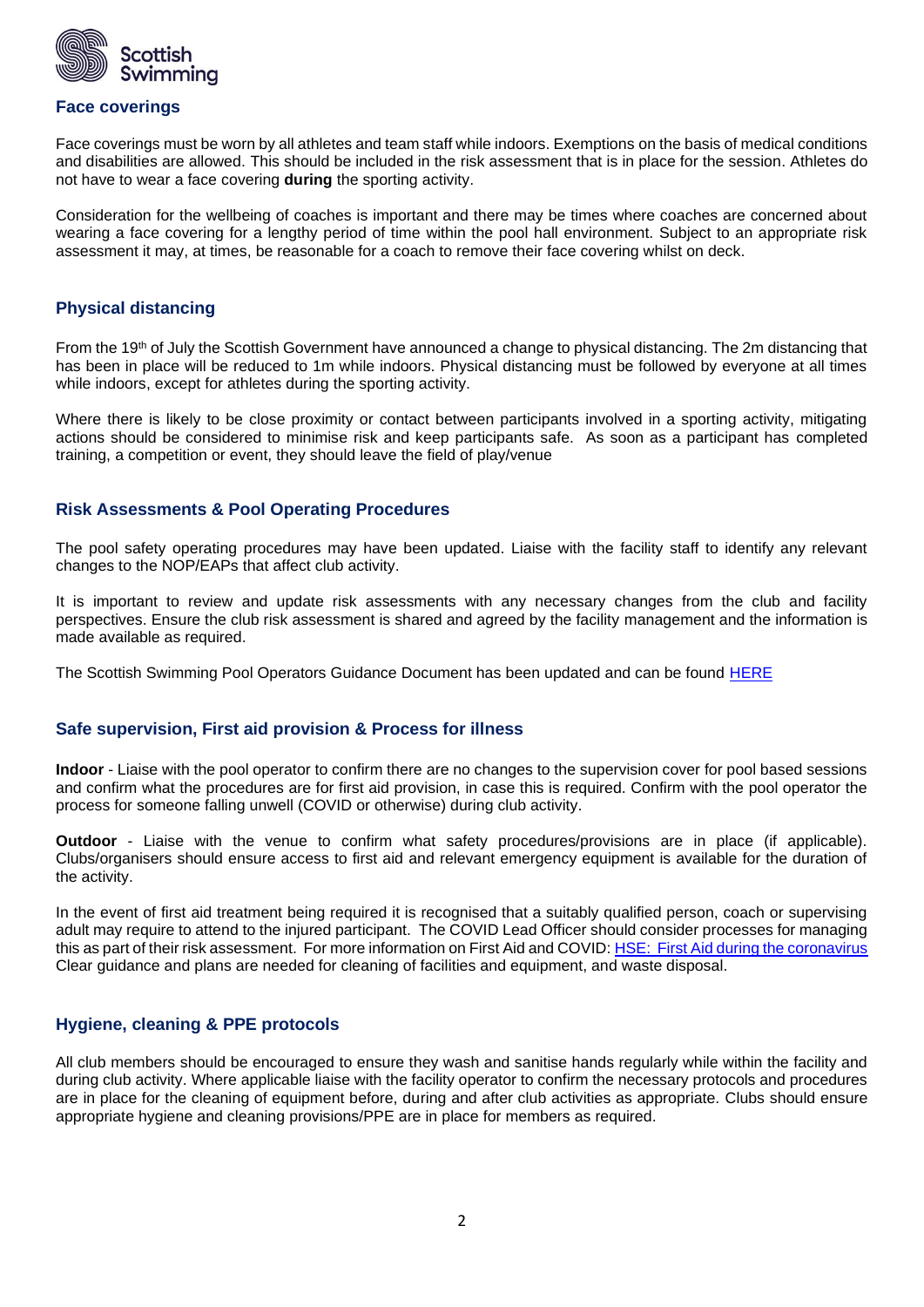

## **Changing rooms**

Access to, and use, of changing rooms and showering facilities is permitted if appropriate risk assessment and hygiene measures have been put in place. Clubs should liaise with the facility operator to identify whether use of the changing rooms is allowed and what protocols are in place. Best practice would be for athletes to continue to arrive beach ready for the training session and for team staff to arrive ready to carry out their duties, thus limiting time spent in the changing room areas.

## **Equipment**

Where possible, athletes should have their own equipment and should only bring what is required for that particular session/event. Sharing of equipment is still not recommended. Facility owned equipment should not be loaned out to athletes at this time. Best practice is that equipment should not be stored at the venue, however clubs should liaise with the facility management to identify what the protocols are in place for each venue. Clubs should ensure that protocols for cleaning personal equipment are still in place.

### **Multi-use lets**

Multi-use programming can now be used by facility operators, meaning that more than one user group/activity can share the pool/activity space at any one time. Liaise with the facility operator to understand any subsequent changes that need to be included in the club protocols/procedures.

#### **Session management**

The surface area required for each 'bather' is being reduced from 6sqm to 3sqm from the 19th July. This may mean increased lane and pool capacities during club activities and clubs should liaise with the facility management to identify any changes to capacities. Standard single width lanes only should be used now for club sessions. Best practice for lane directions is to remain the same and therefore all lanes should be swum in the same direction to reduce the COVID risk for athletes.

## **Number of Team Staff**

With the reduction in physical distancing from 2m to 1m, additional assistant coaches and poolside helpers can support the lead squad coach in the delivery of sessions. An appropriate risk assessment should be in place and numbers should be agreed by the pool operator. It is recommended that the number of team staff on poolside is kept to a minimum and physical distancing is maintained.

#### **Protocols for entry and exit**

Liaise with the facility/venue staff to identify any changes to the protocols for entering/arrival and exiting the facility/venue. There may be limits on the number of people/user groups accessing particular areas at the same time, so understanding any limits or staggering entry times etc will be important. Key consideration should be given to the procedure for late arrival or collection of athletes. Once an individual has completed their activity, they should immediately vacate the 'field of play' and are then subject to household rules.

## **Spectating & supporting athletes**

For indoor sporting activity there are still restrictions on spectating at training sessions and at events. Best practice for pool operators currently is not to have spectating in place during club activity. Clubs should liaise with the venue management to identify what restrictions or capacity for spectating is in place. Spectating is permitted when supervising a vulnerable person.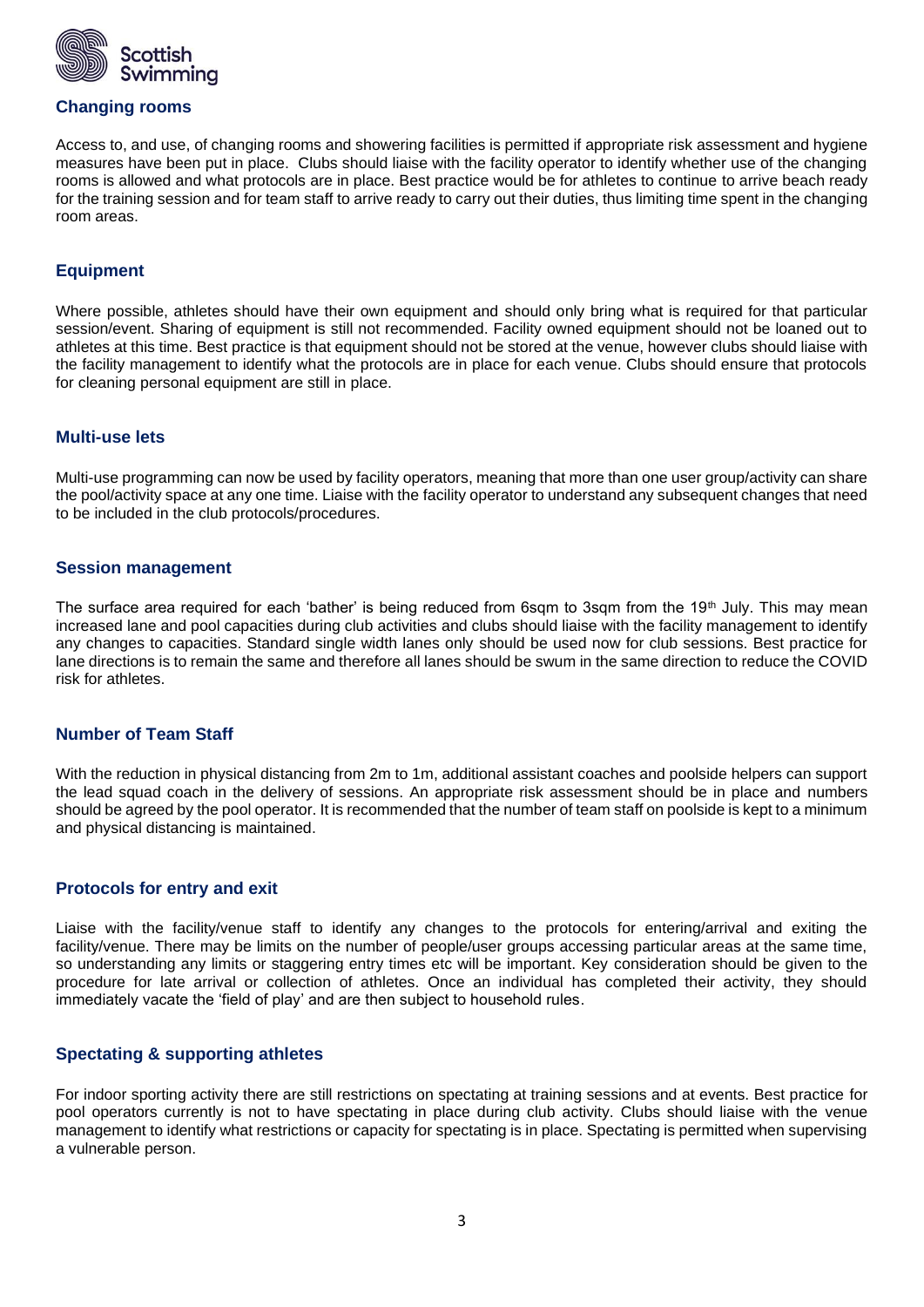

Currently no spectating is permitted at outdoor activities except if it's to supervise a child and/or vulnerable person. Due to the nature of Open Water Swimming it is recommended every swimmer has a designated person at a session for safety reasons, they would need to be included in the session bubble sizes.

It is recognised that it may not always be possible to prevent people from spectating in a public space such as a park. In such circumstances, the club are required to consider mitigating measures as part of their risk assessment/management plan with an emphasis on discouraging, where possible, informal spectating.

For clarity, where informal spectating does take place clubs/organisers are not expected to enforce government guidance on members of the public in places not under their control.

Where a person requires the support of a carer to undertake sport or physical activity safely, the carer will not be counted in the bubble total. In such circumstances the COVID Officer should risk assess and where required take additional precautions to minimise risk. For instance, the carers may wear, if appropriate, personal protective equipment (PPE) such as face masks during the activity.

# **Coaching Considerations (outdoor & indoor)**

- $\circ$  Plan and risk assess appropriately for the session in advance, be aware of responsibilities, be clear on expectations with participants and build in a review period to reflect on effectiveness and safety of the session
- $\circ$  Ensure signage on quidelines for participating safely and promoting hygiene measures are clearly displayed and up to date
- $\circ$  Check, in advance of delivery, that appropriate insurance policies are in place for all coached activities and that their insurance is valid for the activities they plan to deliver
- $\circ$  Find out about their direct and surrounding delivery environment in advance of the session and contact the facility operator, where relevant, to confirm any changes in processes and procedure
- o Consider the needs of participants returning after recovering from COVID-19. Participants should be able to confidentially disclose this, in a similar way to any other personal matter relevant to coached activity, so the coach can make suitable adjustments and allowances to the planned activity for the individual and check that input from a medical professional has been sought where appropriate
- $\circ$  Coaches working with children should familiarise themselves with the additional considerations developed by **Children 1st**: [Child Wellbeing and Protection Considerations.](http://www.sportscotland.org.uk/media/5774/cyp-return-to-sport-after-covid-19.pdf)

# **Competitive Aquatic Events**

For guidance on competitive events, please refer to the competition guidance documents available for each aquatic sport which can be found [HERE.](https://www.scottishswimming.com/clubs/covid-19-guidance.aspx)

Formal presentation ceremonies, both indoor and outdoor, should only take place during or after a sporting activity or competition where Scottish Government household rules on gatherings allow. The emphasis should be on reducing risk. However best practice for aquatic sports is that presentations should currently not take place.

## **Travel**

*Children & Young People* (17 years or under): People can travel to and from Level 0, 1, 2 and 3 areas to facilitate or take part in organised sport, training, and competition which is for persons under 18 years of age.

*Adults* (18 years or over): Participants aged *18 years or over* can travel to and from a Level 0, 1 and 2 area to take part in organised sport, physical activity, training, and competition. However, to help suppress the spread of the virus, it is advised that people should not utilise facilities or take part in activities that are not allowed in their home local area protection Level. Participants should not travel to a Level 3 or 4 area to take part in organised sport or physical activity.

You should avoid car sharing with anyone from another household unless you deem it to be necessary. If individuals or groups do car share then they should follow [Transport Scotland: advice on how to travel safely](http://www.transport.gov.scot/coronavirus-covid-19/transport-transition-plan/advice-on-how-to-travel-safely/#section-63888) and put in place appropriate risk assessment and mitigations.

If travelling to another home country for training or competition activities, Clubs should understand the COVID restrictions/conditions in place at destination prior to leaving. Ensure an appropriate risk assessment is in place covering the trip.